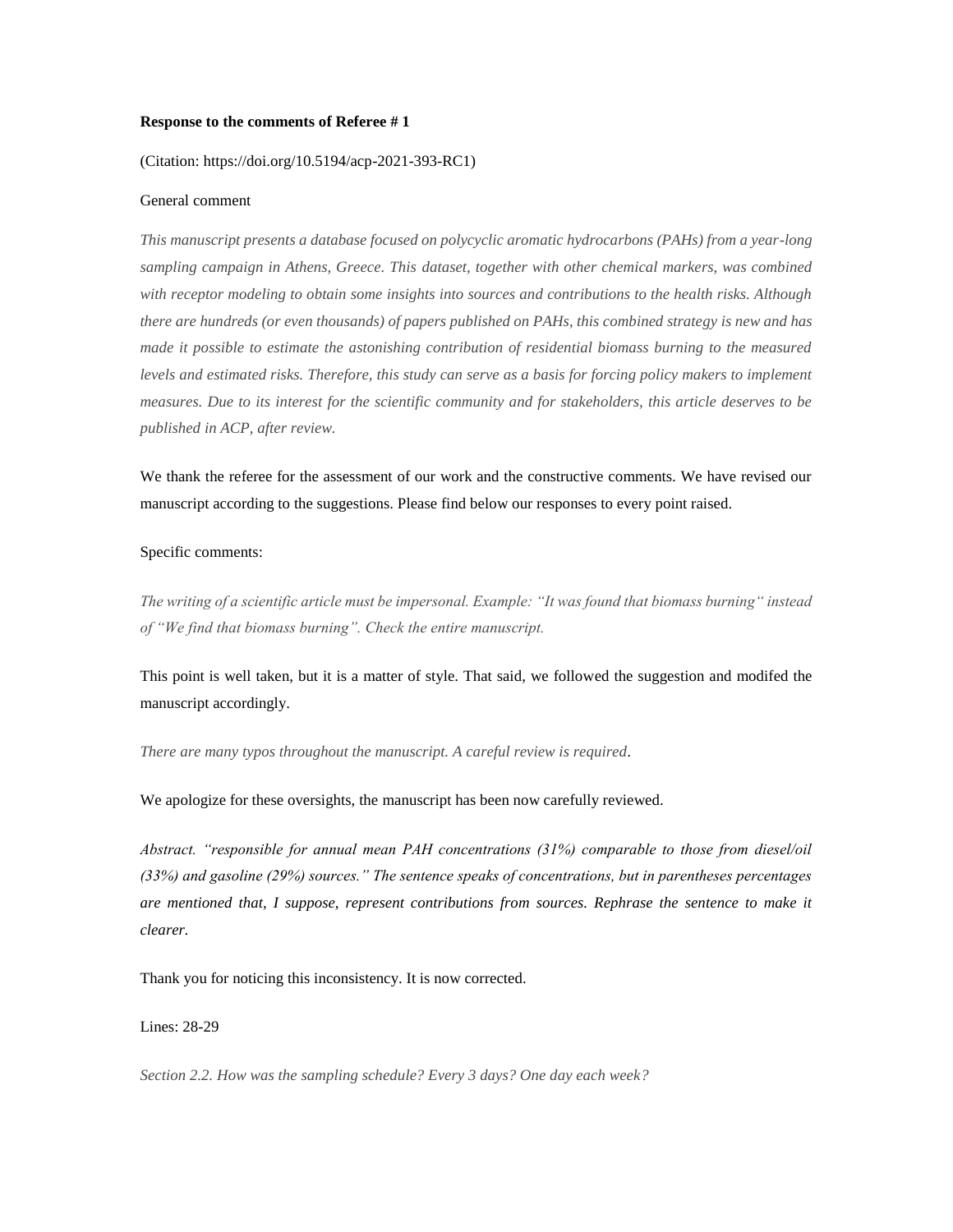During the non-winter months, we analyzed two samples each week, on alternating days between weeks. We also tried to achieve a fairly representative distribution between weekday and weekend samples (69% - 31%), since it is known that this is an important temporal scale that induces variability in urban PAH levels (Dutton et al., 2010; Lough et al., 2006). The same approach was followed for the winter period, trying at the same time to analyze as many daytime-nighttime pairs as possible, to allow for the characterization of the diurnal patterns. Our overall intention was to fulfill and go beyond the minimum requirement of the 2004/107/EC directive for indicative measurement of PAHs (14% annual coverage, roughly 1 measurement per week, equally distributed around the year), in order to be able to compare with the BaP target value. These clarifications are now provided in the revised manuscript.

# Lines: 120-129

*Four-day air mass back trajectories, arriving at Thissio at 1000 m, were calculated. Why 1000 m?* 

An altitude of 1000m was chosen to capture the regional transport of pollutants that has a high probability of affecting pollutants in the boundary layer (hence air quality and population exposure to PAHs). This altitude is supported by numerous studies for the region studied (Grivas et al., 2018; Kalkavouras et al., 2020; Stavroulas et al., 2019). In addition according to estimates using lidar data, the planetary boundary layer over Athens extends, on average, from  $892 \pm 130$  m at 00:00 UTC to  $1617 \pm 324$  m at 12:00UTC (Kokkalis et al., 2020) which also supports our choice of 1000m. Some of these comments are now included in the text.

Lines: 181-184

#### *At what altitude is the sampling site located?*

The sampling site is located at an altitude of 146m above sea level and the inlet was at a height of 2 m above the ground. These details are now specified in the revised manuscript.

## Lines: 118

*Section 3.1. Apply statistical tests to compare means between seasons and to assess if there are significant differences and to define confidence levels.* 

We applied t-tests to search for statistically significant seasonal differences (winter/ non-winter; we follow this scheme since transitional seasons in Athens are of short duration). Mean concentrations were higher during the winter period for the vast majority of PAH members, which is consistent with the strongly enhanced emissions from wintertime sources (i.e. biomass burning), the increased volatilization and photochemical degradation of PAHs during summer. The results of the statistical analysis are now summarized in a new supplementary Table and discussed in the revised text.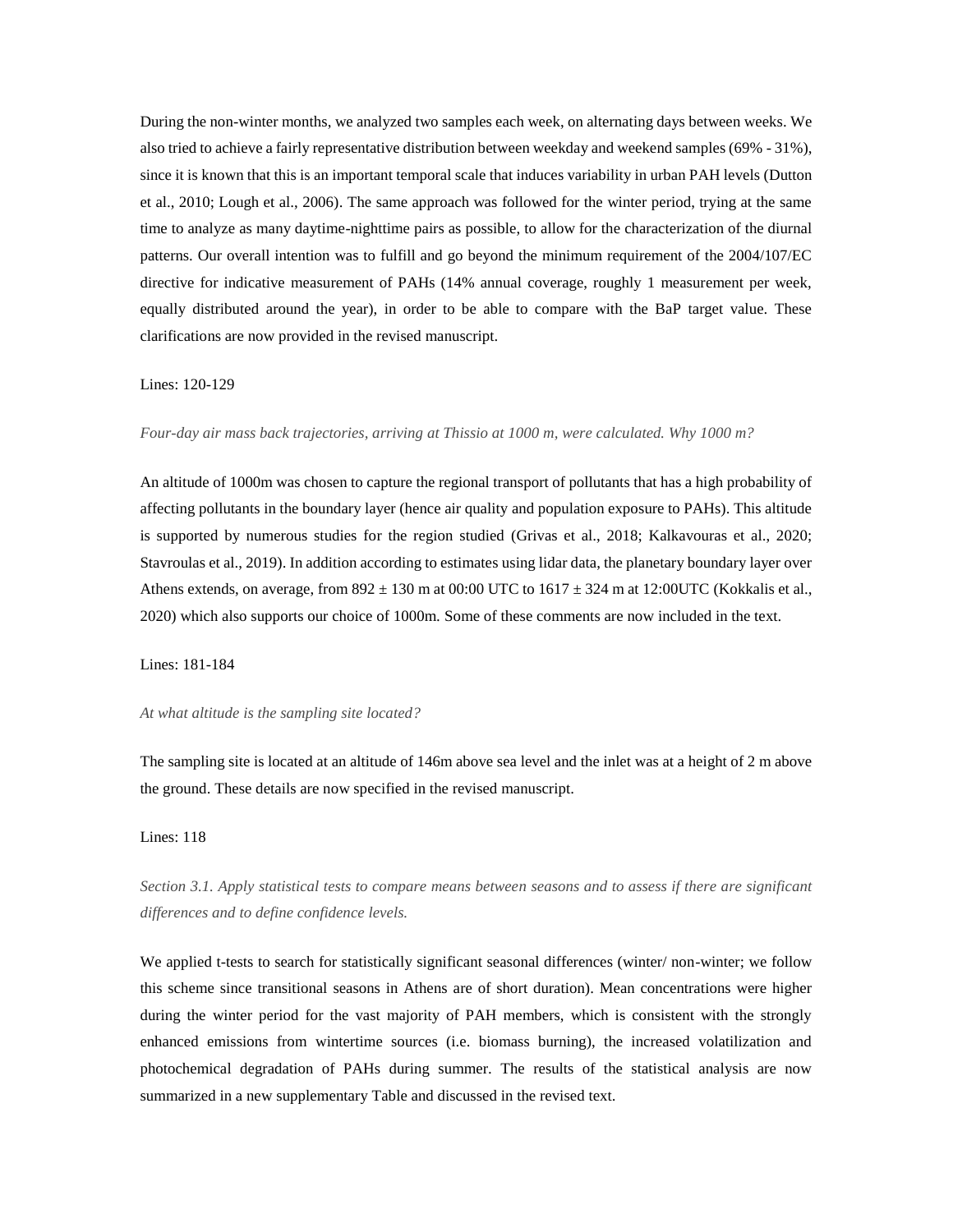## Lines: 256-263

# *How do you explain the difference in concentrations between Dec2017/Jan2018 and Dec2016/Jan2017?*

The difference in PAHs levels between Dec2017/Jan2018 and Dec2016/Jan2017 could be explained by changes in meteorology and emission sources. For instance, BB-related primary pollutants recorded increased concentrations during the second winter, as indicated by black carbon (factor of 2.6 higher). The increased biomass burning contributions to PAH concentrations during the second winter was also verified by the results of the PMF analysis that showed higher BB contributions to Σ-PAHs by a factor of 3.8, during the second winter. Furthermore, a larger number of IPEs were observed during the second period (24 vs. 17, during the common months of December-January). A modeling study (CAMx or WRF) could help identify the relative contribution of sources vs meteorology to the differences between the two winters, but this approach is out of the scope of this article.

#### Lines: 312-316

*Partitioning of PAHs between gas and particle phases was not discussed. Concentrations of many PAHs, especially LMW species, are in reality much higher than those measured in the present study, which only include the condensed form.* 

We totally agree with the reviewer for his/her suggestion. Previous works conducted in Athens (Mandalakis et al., 2002; Sitaras and Siskos, 2001, 2008; Vasilakos et al., 2007), that performed both gas- and particlephase measurements, reported that LMW PAHs were found predominantly in the gas phase (gas-phase fractions: 88-97%), MMW PAHs in both gas and particulate phase (gas phase: 46-90%) and HMW PAHs mainly in the particle phase (particle phase: 71-100%).

By applying the methodology developed by Pankow (1994) we found that the largest fractions of LMW PAHs are partitioned in the gas phase (71% - 100%). Most MMW and all HMW PAHs are partitioned preferentially in the particle phase, at rates ranging between 90%-100%, with the exception of the lighter Flt and Pyr. The results support the decision not to include the LMW PAH members in the source apportionment analysis, since their temperature-dependent partitioning could induce large uncertainties in the sourcereceptor relationships. It also appears that it was indeed useful to downweight the involvement of Flt and Pyr (15%, 25% in the particle phase) in the PMF model. Moreover, it becomes obvious that caution is needed in the interpretation of results for LMW members in PAH studies that measure only the particle phase, especially using diagnostic ratios, since their temperature-dependent concentrations aren't sufficiently representative of the relationships between PAH members as emitted from sources.

The methodology and outcomes are presented as supplementary material and the main outcomes are discussed in the revised text.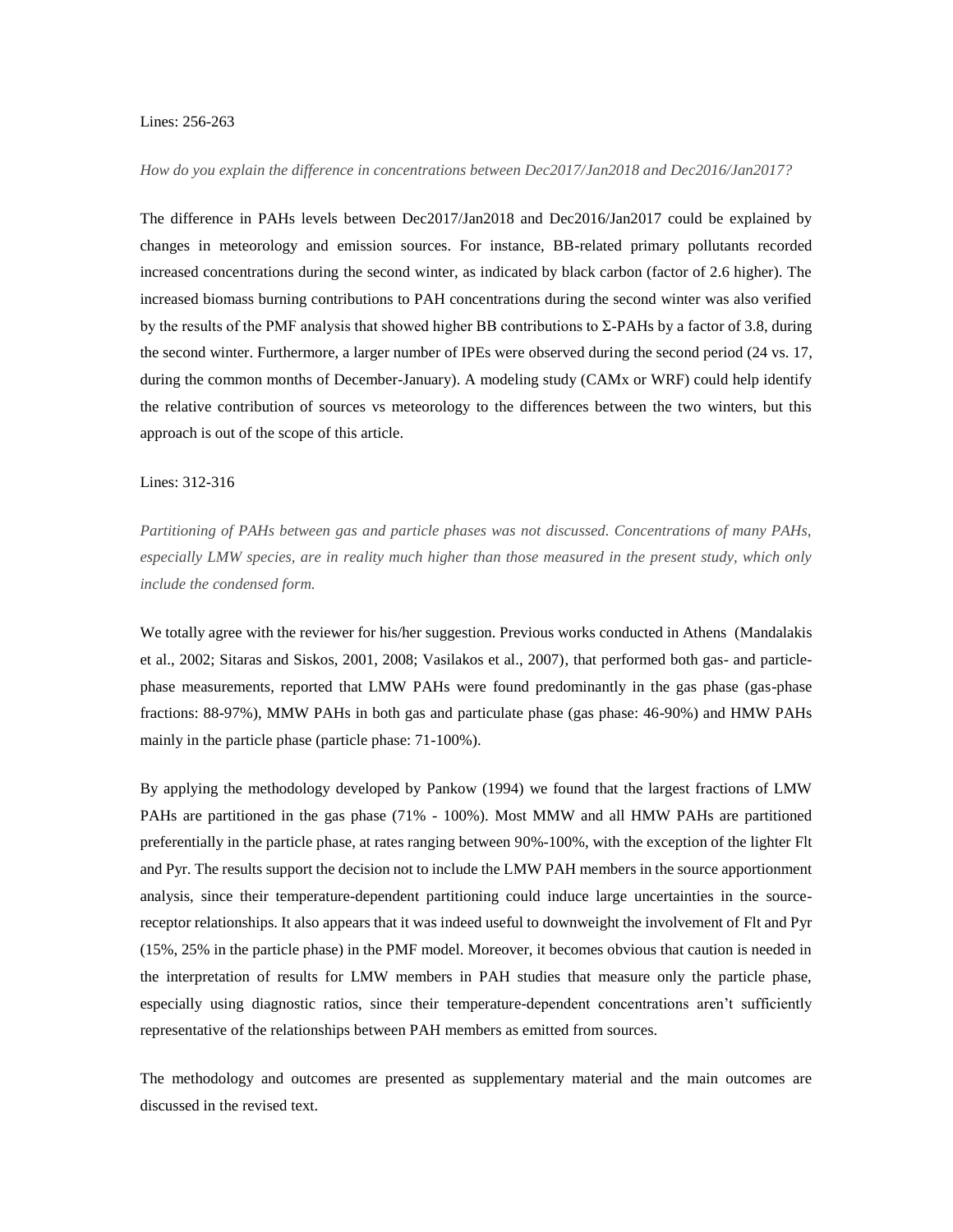#### Lines: 264-287

*It should also be borne in mind that PAHs suffer photochemical reactions leading to the formation of nitroand oxy-derivatives.* 

We would like to thank the reviewer for his/her suggestion that photochemistry of PAHs could be an important degradation pathway (mainly in summer) leading to formation of nitro- and oxy-derivatives. Note that we are currently working on the analysis of nitro and oxy-derivatives of parent PAHs at the same site, and we will soon be able to verify and provide also a quantitative assessment of secondary photochemical processes (this is now indicated in the conclusions sections as a proposed research direction).

Lines: 612-616

*Authors should look for correlations with ozone and NOx concentrations provided by the air quality measurement network to better interpret the results obtained.*

This is a good point. In-situ measurements of  $O_3$ , NO<sub>x</sub> and CO were available at the measurement site, using reference-grade instruments. We also obtained  $NO<sub>x</sub>$  from a nearby, traffic-impacted, official station (Athinas Str.) of the AQ monitoring network, to see whether there are traffic-background contrasts in the correlations. We performed the correlation analysis separately for winter and non-winter months. The results are presented in a new supplementary table and discussed in the text.

Lines: 288-299

*End of page 12. Non-local contributions were associated with trajectories from the Black Sea area, where "extensive summer agricultural burning has been identified". Legislation within the EU has largely outlawed the practice of field burning agricultural wastes, especially in summer. Authors must make sure that it is agricultural burning or wildfires. For this purpose, fire maps and emission inventories by EMEP/EEA (which include emissions from agricultural burning) should be consulted.*

We would like to thank the reviewer for his/her comment. Although the (EU) 1306/2013 regulation has forbidden the practice of field burning of agricultural wastes, large scale agricultural biomass burning is still being observed in areas of the Black Sea region, that are not directly bound by EU legislation, like Ukraine, southwestern Russia and countries in the Caucasus (Hall et al., 2021; McCarty et al., 2017). This phenomenon is specifically intensified the period from July to September (Sciare et al., 2008). We have examined GWIS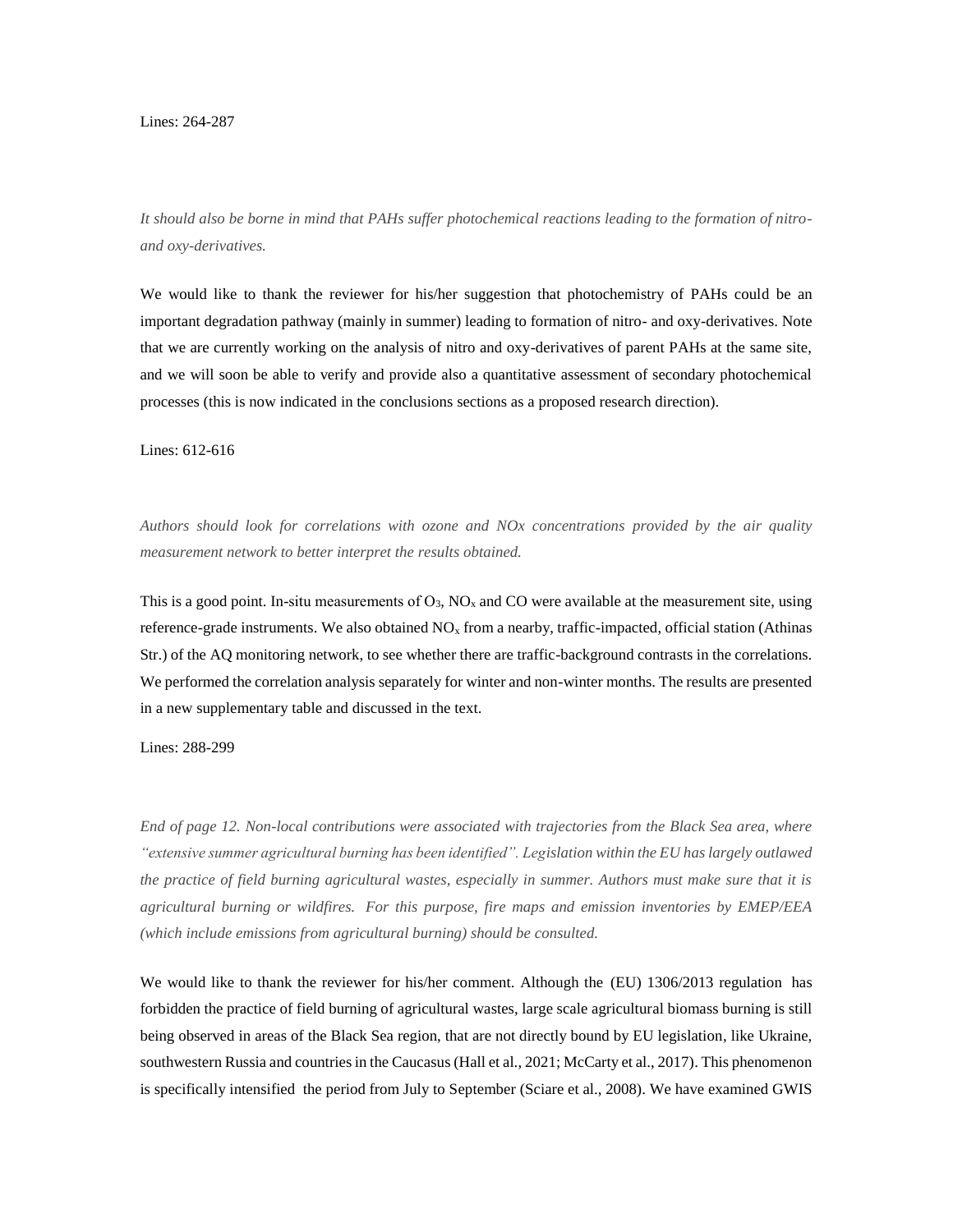(Global Wildfire Information System) emission inventories and also satellite fire maps (TERRA and AQUA MODIS, VIIRS-NOOA), that verify the identified source area as a major hotspot of fire-related emissions. We provide indicative figures and data in the Supplement. Discerning between wildfires and agricultural burning can be difficult. However, we examined land use/cover maps in the region, superimposed over the fire maps and it appears that the majority of identified fires occurred in the extensive croplands of Ukraine and southern Russia. Indicative figures are also included in the Supplement.

Lines: 541-547

*Conclusions. I'm not sure about the promotion of electromobility. While exhaust emissions would decrease, non-exhaust emissions would, on the contrary, increase. Heavier battery electric vehicles may result in more tyre/brake wear and resuspension emissions than the current vehicle fleet. Several recent studies have shown that non-exhaust emissions are at least as toxic as those from exhaust emissions. One thing is for sure ... The use of public transport instead of individual transport should be promoted.*

Thank you for bringing up this point. EU seems bound to the direction of electromobility, having recently proposed a ban on fossil-fuel powered cars from 2035, a decision that will lead to large cutbacks of vehicular exhaust emissions. However, in the next decades, the majority of PM from the road transport sector is expected to derive from non-exhaust emissions, even without the enforcement of electromobility (Daellenbach et al., 2020). This complex tradeoff between exhaust and non-exhaust emissions is now described in the conclusions, along with the necessity to adopt measures and practices for the reduction of non-exhaust vehicular emissions as that suggested by the reviewer. We also note, that the use of heavier private vehicles could leaded to increased traffic-induced resuspension of particles containing PAHs (Alves et al., 2018; Oliveira et al., 2011).

Lines: 601-610

# **References**

Alves, C. A., Evtyugina, M., Vicente, A. M. P., Vicente, E. D., Nunes, T. V., Silva, P. M. A., Duarte, M. A. C., Pio, C. A., Amato, F. and Querol, X.: Chemical profiling of PM10 from urban road dust, Sci. Total Environ., 634, 41–51, doi:10.1016/j.scitotenv.2018.03.338, 2018.

Daellenbach, K. R., Uzu, G., Jiang, J., Cassagnes, L.-E., Leni, Z., Vlachou, A., Stefenelli, G., Canonaco, F., Weber, S., Segers, A., Kuenen, J. J. P., Schaap, M., Favez, O., Albinet, A., Aksoyoglu, S., Dommen, J., Baltensperger, U., Geiser, M., El Haddad, I., Jaffrezo, J.-L. and Prévôt, A. S. H.: Sources of particulatematter air pollution and its oxidative potential in Europe, Nature, 587(7834), 414–419, doi:10.1038/s41586- 020-2902-8, 2020.

Dutton, S. J., Rajagopalan, B., Vedal, S. and Hannigan, M. P.: Temporal patterns in daily measurements of inorganic and organic speciated PM2.5 in Denver, Atmos. Environ., 44(7), 987–998,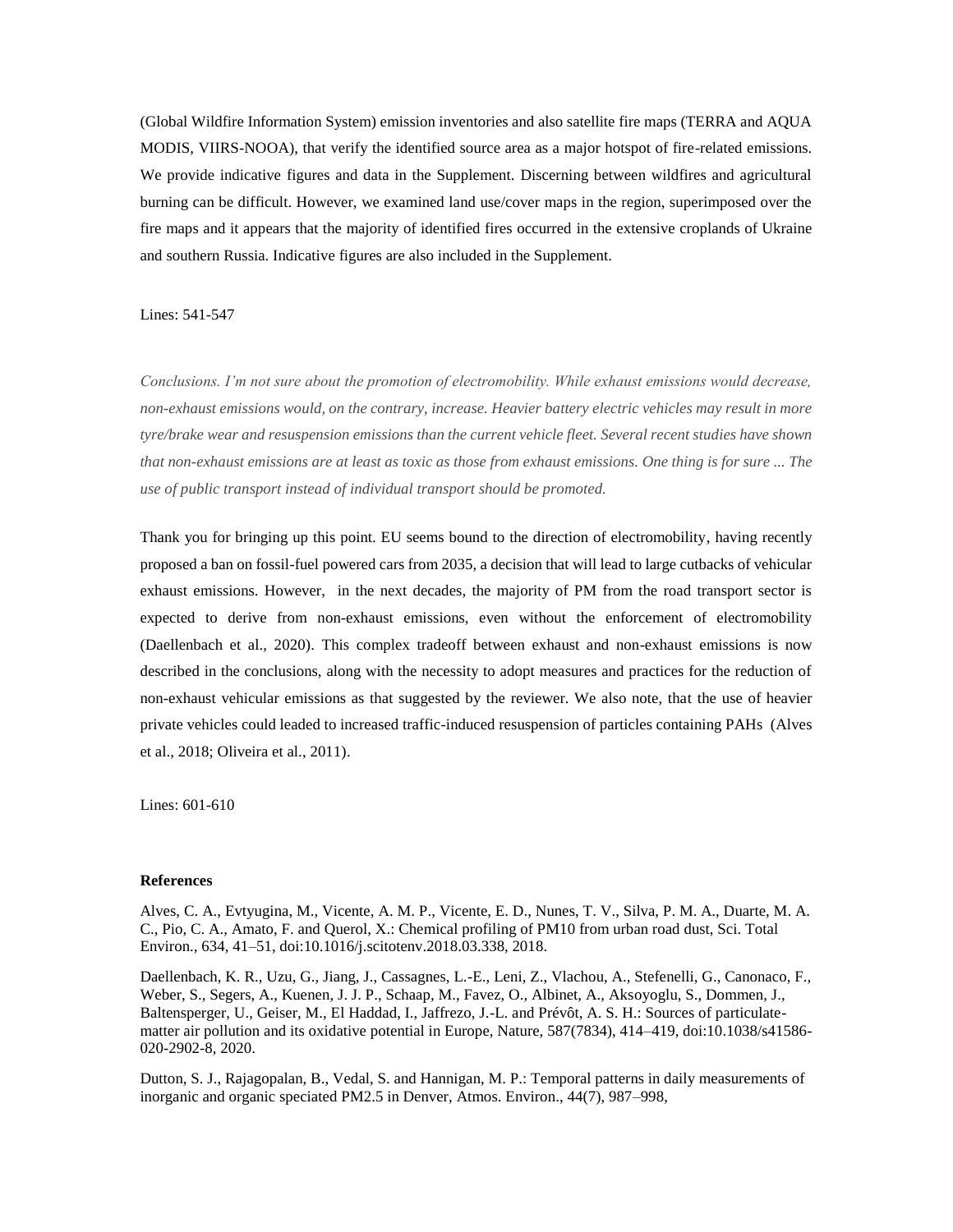doi:10.1016/j.atmosenv.2009.06.006, 2010.

Grivas, G., Cheristanidis, S., Chaloulakou, A., Koutrakis, P. and Mihalopoulos, N.: Elemental Composition and Source Apportionment of Fine and Coarse Particles at Traffic and Urban Background Locations in Athens, Greece, Aerosol Air Qual. Res., 18(7), 1642–1659, doi:10.4209/aaqr.2017.12.0567, 2018.

Hall, J. V, Zibtsev, S. V, Giglio, L., Skakun, S., Myroniuk, V., Zhuravel, O., Goldammer, J. G. and Kussul, N.: Environmental and political implications of underestimated cropland burning in Ukraine, Environ. Res. Lett., 16(6), 064019, doi:10.1088/1748-9326/abfc04, 2021.

Kalkavouras, P., BougiatiotI, A., Hussein, T., Kalivitis, N., Stavroulas, I., Michalopoulos, P. and Mihalopoulos, N.: Regional New Particle Formation over the Eastern Mediterranean and Middle East, Atmosphere (Basel)., 12(1), 13, doi:10.3390/atmos12010013, 2020.

Kokkalis, P., Alexiou, D., Papayannis, A., Rocadenbosch, F., Soupiona, O., Raptis, P.-I., Mylonaki, M., Tzanis, C. G. and Christodoulakis, J.: Application and Testing of the Extended-Kalman-Filtering Technique for Determining the Planetary Boundary-Layer Height over Athens, Greece, Boundary-Layer Meteorol., 176(1), 125–147, doi:10.1007/s10546-020-00514-z, 2020.

Lough, G. C., Schauer, J. J. and Lawson, D. R.: Day-of-week trends in carbonaceous aerosol composition in the urban atmosphere, Atmos. Environ., 40(22), 4137–4149, doi:10.1016/j.atmosenv.2006.03.009, 2006.

Mandalakis, M., Tsapakis, M., Tsoga, A. and Stephanou, E. G.: Gas–particle concentrations and distribution of aliphatic hydrocarbons, PAHs, PCBs and PCDD/Fs in the atmosphere of Athens (Greece), Atmos. Environ., 36(25), 4023–4035, doi:10.1016/S1352-2310(02)00362-X, 2002.

McCarty, J. L., Krylov, A., Prishchepov, A. V, Banach, D. M., Tyukavina, A., Potapov, P. and Turubanova, S.: Agricultural Fires in European Russia, Belarus, and Lithuania and Their Impact on Air Quality, 2002–2012, in Land-Cover and Land-Use Changes in Eastern Europe after the Collapse of the Soviet Union in 1991, edited by G. Gutman and V. Radeloff, pp. 193–221, Springer International Publishing, Cham., 2017.

Oliveira, C., Martins, N., Tavares, J., Pio, C., Cerqueira, M., Matos, M., Silva, H., Oliveira, C. and Camões, F.: Size distribution of polycyclic aromatic hydrocarbons in a roadway tunnel in Lisbon, Portugal, Chemosphere, 83(11), 1588–1596, doi:10.1016/j.chemosphere.2011.01.011, 2011.

Pankow, J. F.: An absorption model of the gas/aerosol partitioning involved in the formation of secondary organic aerosol, Atmos. Environ., 28(2), 189–193, doi:10.1016/1352-2310(94)90094-9, 1994.

Sciare, J., Oikonomou, K., Favez, O., Liakakou, E., Markaki, Z., Cachier, H. and Mihalopoulos, N.: Longterm measurements of carbonaceous aerosols in the Eastern Mediterranean: evidence of long-range transport of biomass burning, Atmos. Chem. Phys., 8(18), 5551–5563, doi:10.5194/acp-8-5551-2008, 2008.

Sitaras, I. E. and Siskos, P. A.: Levels of Volatile Polycyclic Aromatic Hydrocarbons in the Atmosphere of Athens, Greece, Polycycl. Aromat. Compd., 18(4), 451–467, doi:10.1080/10406630108233820, 2001.

Sitaras, I. E. and Siskos, P. A.: The role of primary and secondary air pollutants in atmospheric pollution: Athens urban area as a case study, Environ. Chem. Lett., 6(2), 59–69, doi:10.1007/s10311-007-0123-0, 2008.

Stavroulas, I., Bougiatioti, A., Grivas, G., Paraskevopoulou, D., Tsagkaraki, M., Zarmpas, P., Liakakou, E., Gerasopoulos, E. and Mihalopoulos, N.: Sources and processes that control the submicron organic aerosol composition in an urban Mediterranean environment (Athens): a high temporal-resolution chemical composition measurement study, Atmos. Chem. Phys., 19(2), 901–919, doi:10.5194/acp-19-901-2019, 2019.

Vasilakos, C., Levi, N., Maggos, T., Hatzianestis, J., Michopoulos, J. and Helmis, C.: Gas–particle concentration and characterization of sources of PAHs in the atmosphere of a suburban area in Athens, Greece, J. Hazard. Mater., 140(1–2), 45–51, doi:10.1016/j.jhazmat.2006.06.047, 2007.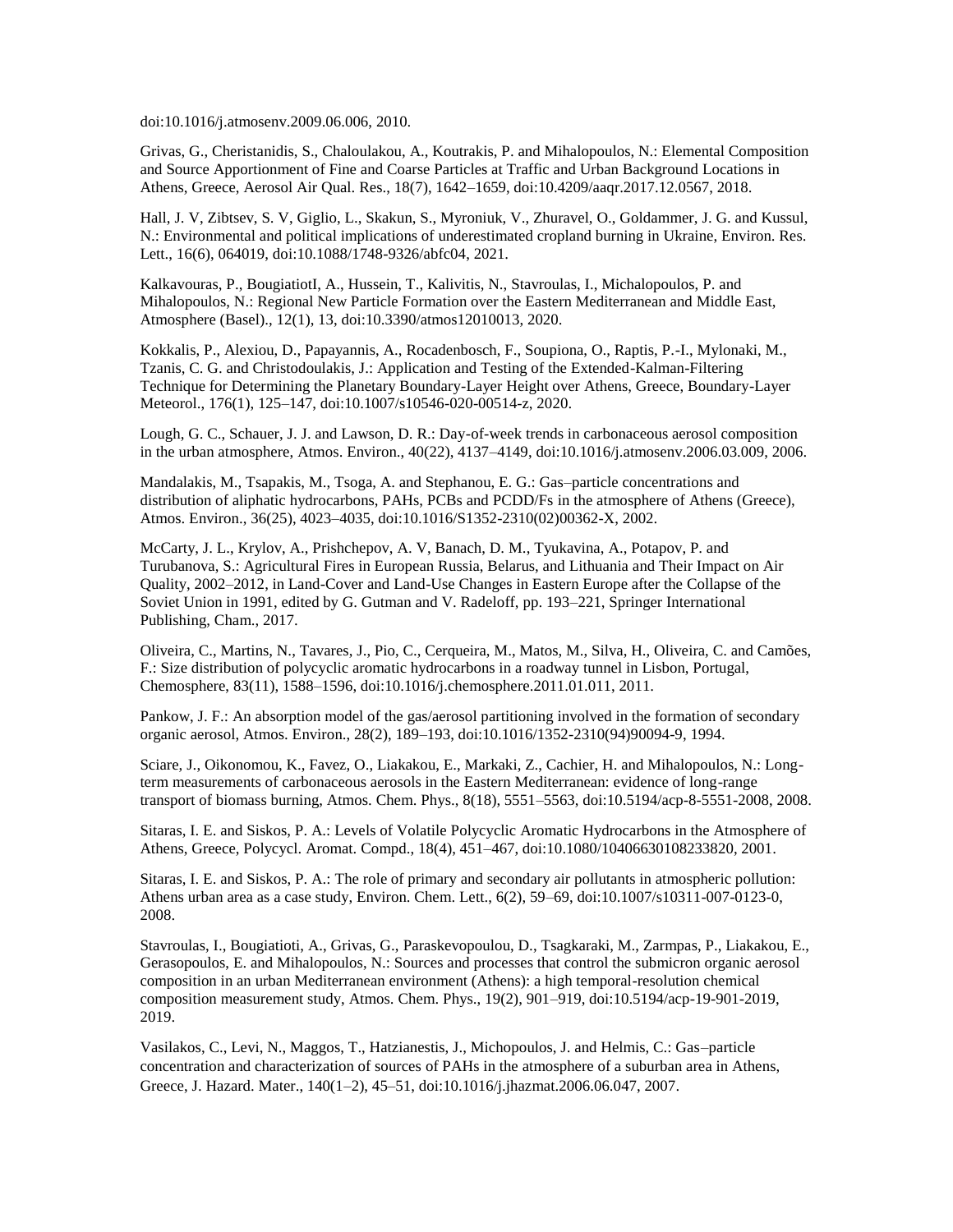# **Response to the comments of Referee # 2** (Citation report: https://doi.org/10.5194/acp-2021-393-RC2)

# **General comments**

*This study investigated the sources of ambient carbonaceous aerosol, particularly PAHs, in the area of Athens, Greece. The authors made good use of filter-based measurement methods for PMF analysis with organic molecular markers to link PAH concentrations and composition with specific sources, e.g. biomass burning. The analysis is thorough and generally clear. A few issues should be addressed: (a) figure quality could be improved,(b) the authors should more clearly state the novelty of the study relative to previous studies in the region, and (c) ACSM data should be discussed in more detail and in the context of the filter samples.*

We thank the reviewer for the assessment of our work and the constructive comments. We have carefully considered the general and specific suggestions and incorporated them in the revised manuscript. Please find below our detailed response to the reviewer's comments.

## **Specific comments**

*All figures: The figures are pixelated and hard to see/read – please save the images in higher resolution*  We believe that the pixelation was due to the online production of the pdf file. All figures have been now produced as high resolution image files and can be submitted separately as well. A better color selection was also made in the map figure (Fig. 4).

*Seasonal trends: How does Dec/Jan 2016-2017 compare with Dec/Jan 2017-2018 in terms of PAH concentrations, source contributions, etc.?*

This point was also raised by the reviewer 1 and addressed accordingly. Lines: 312-316

*Lines 74-84: There have been several previous studies of ambient air quality in Greece and how it is impacted by domestic biomass burning in particular, as the authors reference earlier in the introduction. Please explicitly state the novelty of the present study: other than being more recent, how do the sampling techniques/locations/times and analyses employed provide new insight? This would also be a good opportunity to discuss the use of complementary filter-based and online (?) techniques and what additional insight these provide, as using both of these is a strength of the study.*

Thank you for providing the opportunity to describe more clearly the novel aspects of our work. The elements of originality of our work are now presented in detail in the last paragraph of the introduction. Lines: 83-98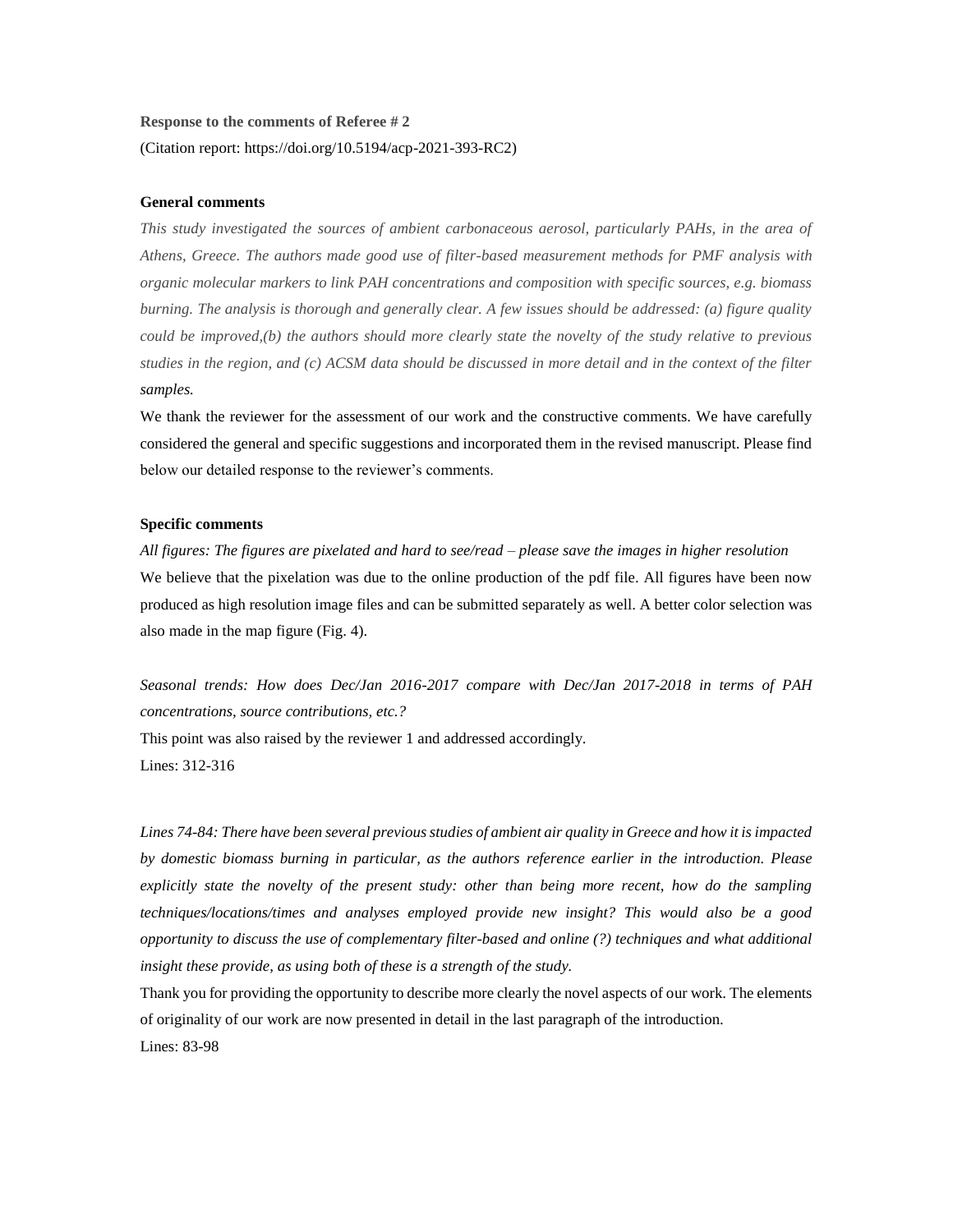*Lines 128-133: Describe ACSM monitoring in more detail. Was this conducted at the same site as the filter sampling? What were the sampling dates/duration?* More details on ACSM measurements are now provided in the revised manuscript. Lines: 152-166

*Lines 133-136: Describe the method used to apportion BC into fossil fuel and wood burning contributions, as this is a secondary calculation for interpretation rather than primary data from the instrument* The Aethalometer model (Drinovec et al., 2015; Sandradewi et al., 2008) that is used internally by the AE33 7-*λ* aethalometer to apportion BC into source-specific components, is now briefly described. Lines: 167-172

*Lines 180-183: Include numbers from this study for reference, and change "which however included 7" to "7 of which were"*

We included indicative numbers and also discussed that the cited study reported street-site concentrations higher by 44 and 55% compared to urban background sites, for Σ-PAHs and BaP, respectively. Lines: 227-229

*Figure 1: Stacked bar plots with this many different categories/colors do not provide useful information. I*  recommend presenting the individual PAH concentrations in a table, which would facilitate direct *comparisons with other data sets in the future. The barplot could instead show monthly averages of HMW/MMW/LMW PAHs using the same colors as in the pie charts below, which would provide the reader with an overview of both absolute and relative concentrations of general PAH categories.*

The figure was redesigned according to the suggestions of the reviewer. Mean levels of individual PAHs (winter, non-winter) are now presented as part of the new Table S4.

*Lines 234-242: Why is the ACSM data only discussed here? If it is included in the manuscript, it should be discussed further: for example, how the ACSM SoFi and filterbased PMF source apportionment compare, and the temporal trends in ACSM data. Which ACSM sources would likely include PAHs based on chemical signatures, and do these source contributions correspond to PAH concentrations? Also, clarify exactly what m/z 60 and 73 are thought to represent (for readers less familiar with AMS data). Do they correspond with filter-based levoglucosan measurements?*

Regarding the potential inclusion of PAHs in ACSM measurements based on the mass spectrometric chemical signatures, that is suggested by the reviewer, we note that the upper *m/z* peak that is detected by our Q-ACSM is *m/z* 140 and therefore it wasn't possible to associate specific fragments with PAHs (naphthalene at *m/z* 128 is used by the ACSM as an internal standard to monitor detector performance) (Ng et al., 2011). The identification of distinctive PAH *m/z* signals in mass spectra has been reported by measurements with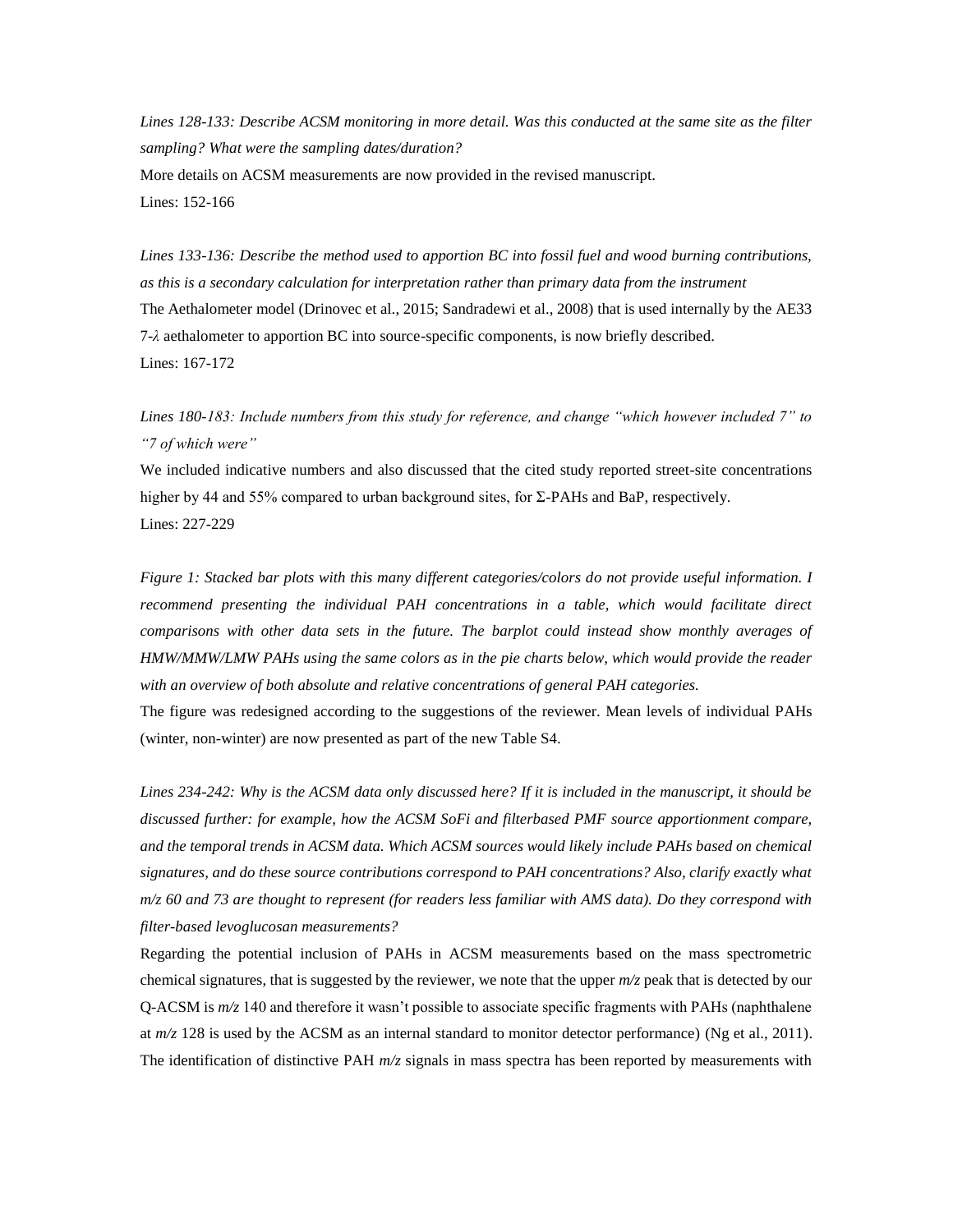more advanced instrumentation, such as the ToF-ACSM (Zheng et al., 2020) and aerosol mass spectrometers (AMS) (Dzepina et al., 2007; Herring et al., 2015).

However, following his/her suggestion, we included in the revised manuscript additional ACSM data and performed correlation analysis with the source contributions from filter-based PMF, to explore commonalities in the temporal variabilities of the two approaches. The above analysis was incorporated in the revised manuscript.

Lines 336-348, 380-386, 410-416, 439-448, 459-464

#### *Lines 293-295: How was CO measured?*

CO was measured using a reference-grade NDIR monitor (APMA 360, Horiba Inc.). All details regarding measurement of regulatory pollutants are now included in the last paragraph of section 2.2. Lines 174-175

*Figure 3: Given that the carcinogenic risk of PAHs is summarized in the analysis as BaP equivalents, what is the purpose of showing both "c" and "d" pies (carcinogenic PAHs and BaPeq)? Though individual PAHs have differing degrees of toxicity, the numbers end up being very similar between c and d, so it doesn't seem necessary to present both in the main manuscript. Individual pies for OC and EC apportionment would be more interesting from a chemical perspective. It would also be helpful to label each pie with a short title, in addition to the more detailed descriptions in the figure legend.*

The Figure was amended according to the suggestion of the reviewer, omitting panel (c). Pie charts for source contributions to OC, EC were included in the supplement (since these are already shown in the source profiles of Figure 2).

## **Technical corrections**

*Line 26: Change "effective" to "present"* Amended. *Line 27: Change "lead" to "leads"* Amended. *Line 32: This refers to total measured PAHs? Clarify* It refers to the ensemble of the 12 PAHs included in the PMF analysis. It is now specified. *Line 41: Add "such as" before "power and industrial plants"* Amended. *Line 46: Change "Particular PAH members" to "Several PAHs"* Amended. *Line 49: BaP equivalents? Clarify.*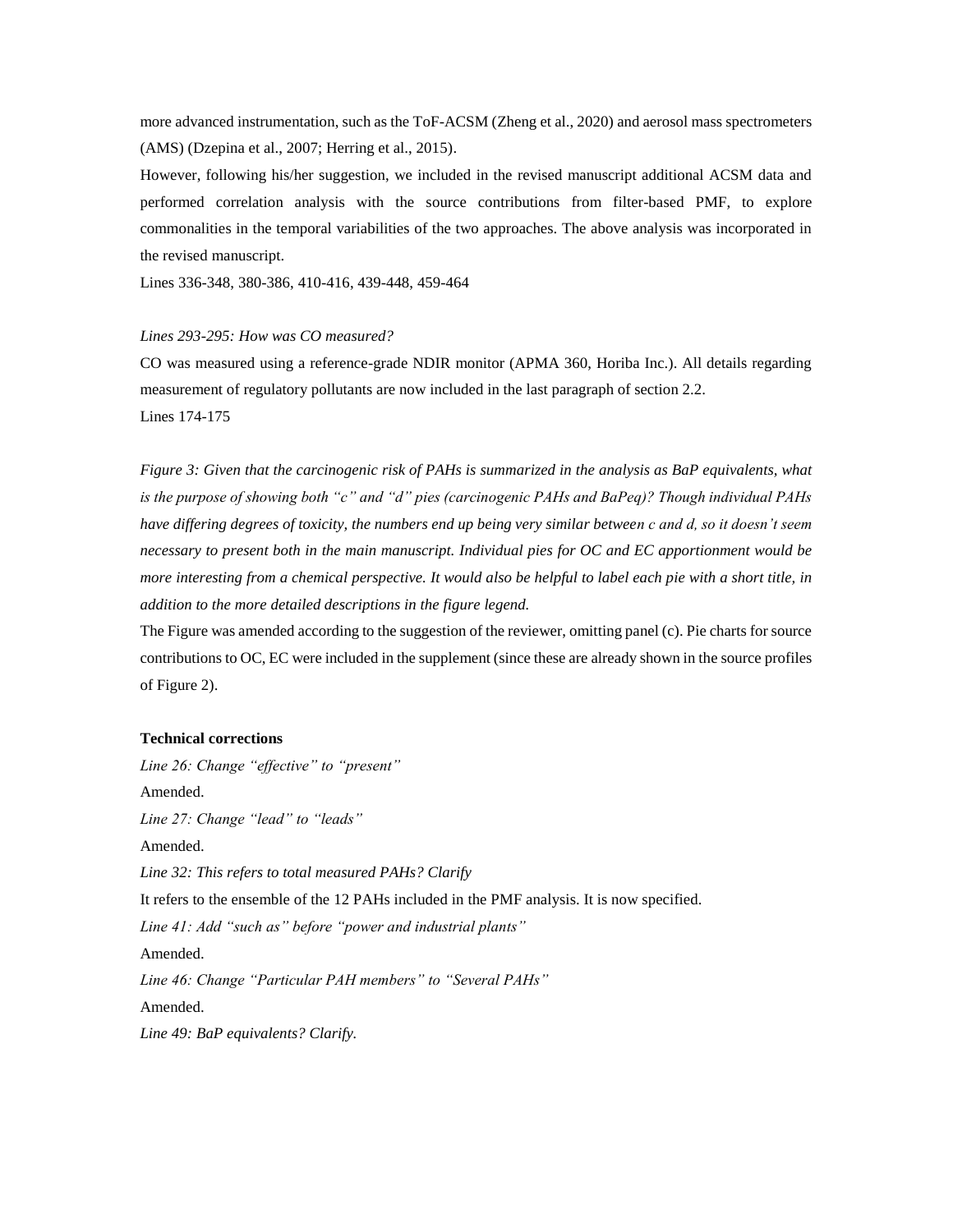While the directive highlights the necessity of measurements for additional PAHs, the set target value refers only to BaP, which is selected as a marker for the carcinogenic risk of polycyclic aromatic hydrocarbons in ambient air. The part was clarified.

## *Lines 54-56: Wouldn't it make sense to cite Saffari et al 2013 here, too?*

We agree, this was indeed the first publication to directly address the RWB issue in Greek cities. It is now included.

*Lines 178-180: Need references*

We added references to (Andreou and Rapsomanikis, 2009; Mantis et al., 2005) that measured at traffic sites and also to (Pateraki et al., 2019) where the urban industrial site recording the highest concentrations (Table S3) is in fact close to a major avenue in the center of Athens.

*Lines 329-330: Change "time-series" to "from non-local sources" (I believe that is what this is referring to, but currently it is unclear)*

Amended.

*Line 336: change "lighter members" to "LMW PAHs"*

Amended.

*Lines 382-383: "transport" should be followed by a semicolon (;), not a comma (,) and "its variability and origin" should be "their variability and origins"*

Amended.

*Line 414: Shouldn't BaPeq be written with a subscript, i.e. BaPeq? (here and throughout the rest of the manuscript)*

Amended.

*Line 441: Do "GAA" and "central Athens basin" refer to the same region? If not, clarify, and if so, be consistent*

The GAA includes areas outside of the central Athens basin, namely the Thriassion Plain to the west and the Mesogeia Plain to the east. That is why we mention in section 2 that it has a larger population (3.8 million), compared to the 3 million stated in Line 441. We chose to make the projection just for the population of the Athens basin because we can't claim that levels at Thissio are representative of conditions in the Thriassion (industrial area) or Mesogeia (mostly rural background conditions).

## **References**

Andreou, G. and Rapsomanikis, S.: Polycyclic aromatic hydrocarbons and their oxygenated derivatives in the urban atmosphere of Athens, J. Hazard. Mater., 172(1), 363–373, doi:10.1016/j.jhazmat.2009.07.023, 2009.

Drinovec, L., Močnik, G., Zotter, P., Prévôt, A. S. H., Ruckstuhl, C., Coz, E., Rupakheti, M., Sciare, J., Müller, T., Wiedensohler, A. and Hansen, A. D. A.: The "dual-spot" Aethalometer: An improved measurement of aerosol black carbon with real-time loading compensation, Atmos. Meas. Tech., 8(5),